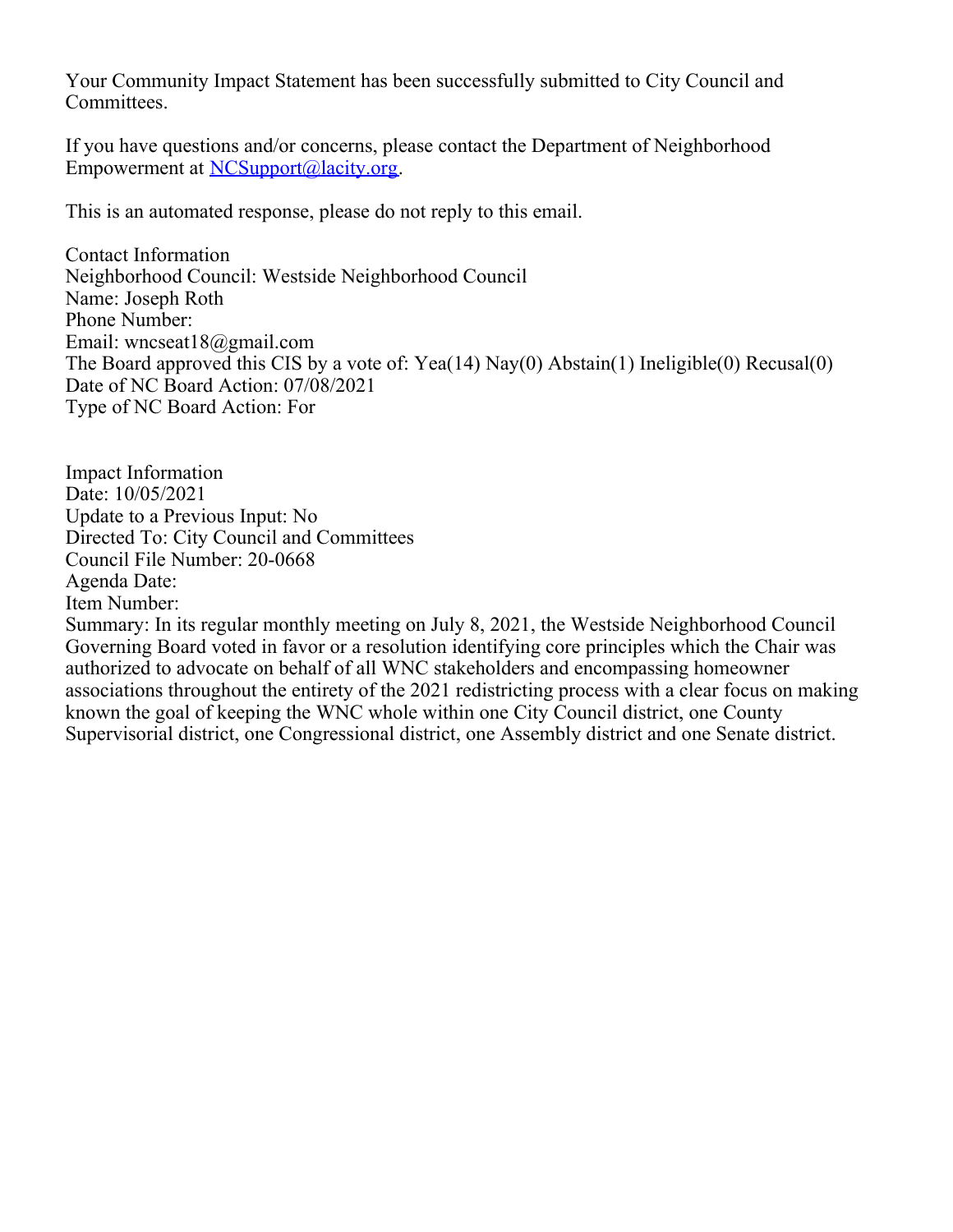



October 6, 2021

#### **CITY OF LOS ANGELES CITY COUNCIL REDISTRICTING COMMISSION**

200 N. Spring Street Room 275 Los Angeles, CA 90012

# **ATTN: Fred Ali, Chair**

### **ATTN: Frank Cardenas, Executive Director**

I am writing on behalf of the Westside Neighborhood Council (WNC) representing approximately 80,000 stakeholders in Cheviot Hills, Rancho Park, Century City. This letter follows our previous letters of July 12 and September 29, expressing our concerns and recommendations for our neighborhoods and business communities that are within the following boundaries:

### **North of Pico Blvd:**

- 1. Westwood South of Santa Monica Blvd. HOA
- 2. Overland Avenue Community HOA
- 3. Century Glen HOA
- 4. Century City Residential areas

### **South of Pico Blvd.:**

- 1. West of Westwood HOA
- 2. Westwood Gardens Civic Association
- 3. Cheviot Hills HOA
- 4. California Country Club Homes Association HOA

The proposed map K2.5 that the Commission voted on September 30 as the recommended map for public comment in October has the support of the WNC because it achieves **the basic and fundamental objective requested by the WNC, i.e., maintaining the decisions of the 2001 and 2011 redistricting in having all of the above areas within the WNC be assigned to one single Council district.**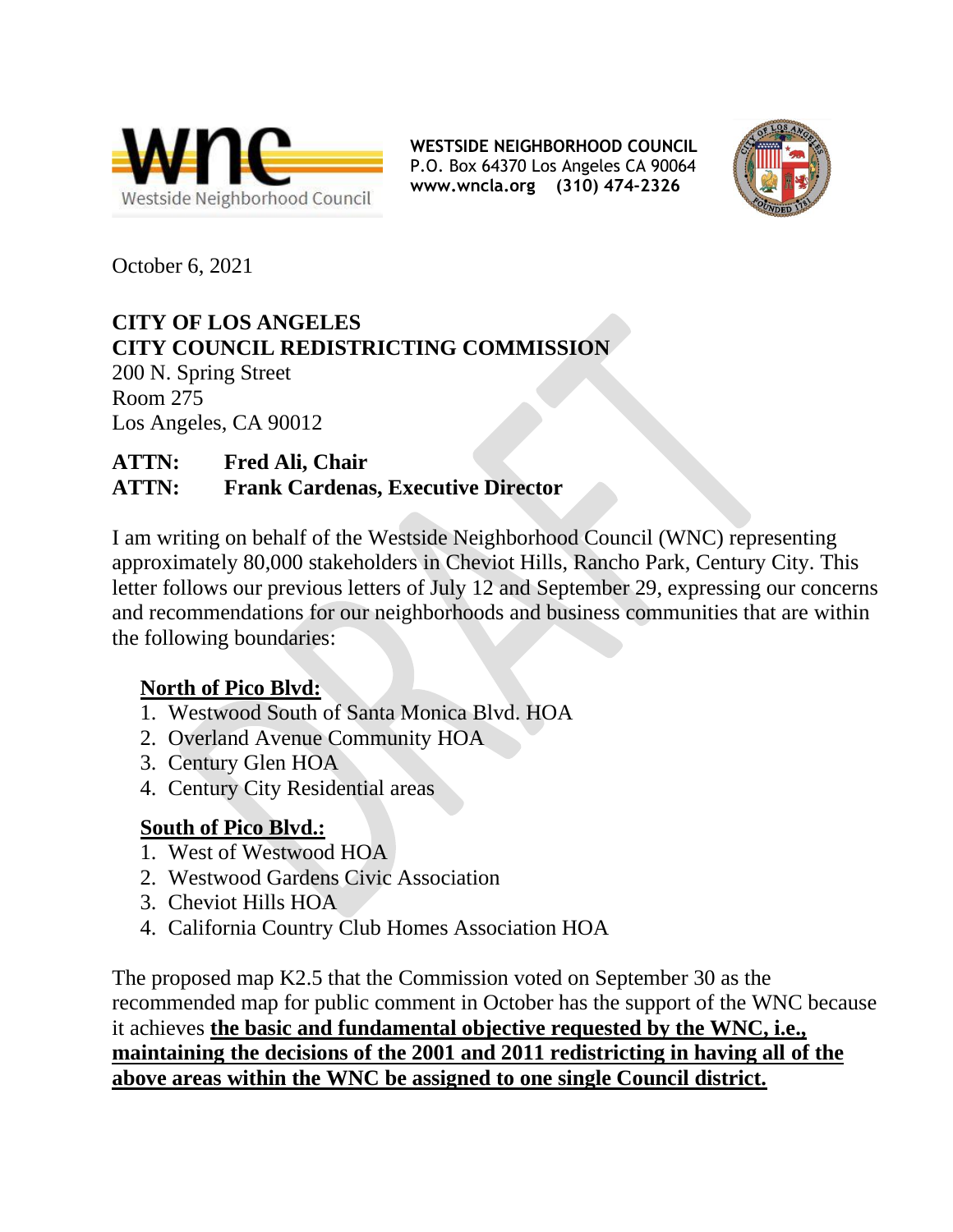As previously stated, the actions taken in the 1991 redistricting process that led to our seven HOAs being distributed in three (3) Council districts were unwise and led to significant consternation within our communities. Candidly, the selfish decisions made in 1991 were a major factor in the initiative later that decade to amend the City Charter and establish the Neighborhood Council structure.

The WNC is pleased that the LACCRC's action of September 30 in putting forward Map K2.5 as the single map for public comment properly reflected – for the specific area of community interest that is the major focus of the WNC – the LACCRC's adherence to its previously adopted criteria, *particularly #3 (geographic contiguity), #4 (geographic integrity) and #5 (natural boundaries)*.

We recognize that the public comment process in October regarding Map K2.5 may result in revisions, given the concerns that were expressed by those advocating Map L. **Should the LACCRC decide to modify Map K2.5 in response to such public input, the WNC expects that the Commission will not, in any manner, alter the map that would breach its criteria, at least with respect to the areas of the WNC.**

Thank you for this opportunity to submit this letter.

Sincerely,<br>Lewi M. Lippot

Terri M. Tippit Chair, Westside Neighborhood Council

cc: Board Members, Westside Neighborhood Council Mr. Rocky Delgadillo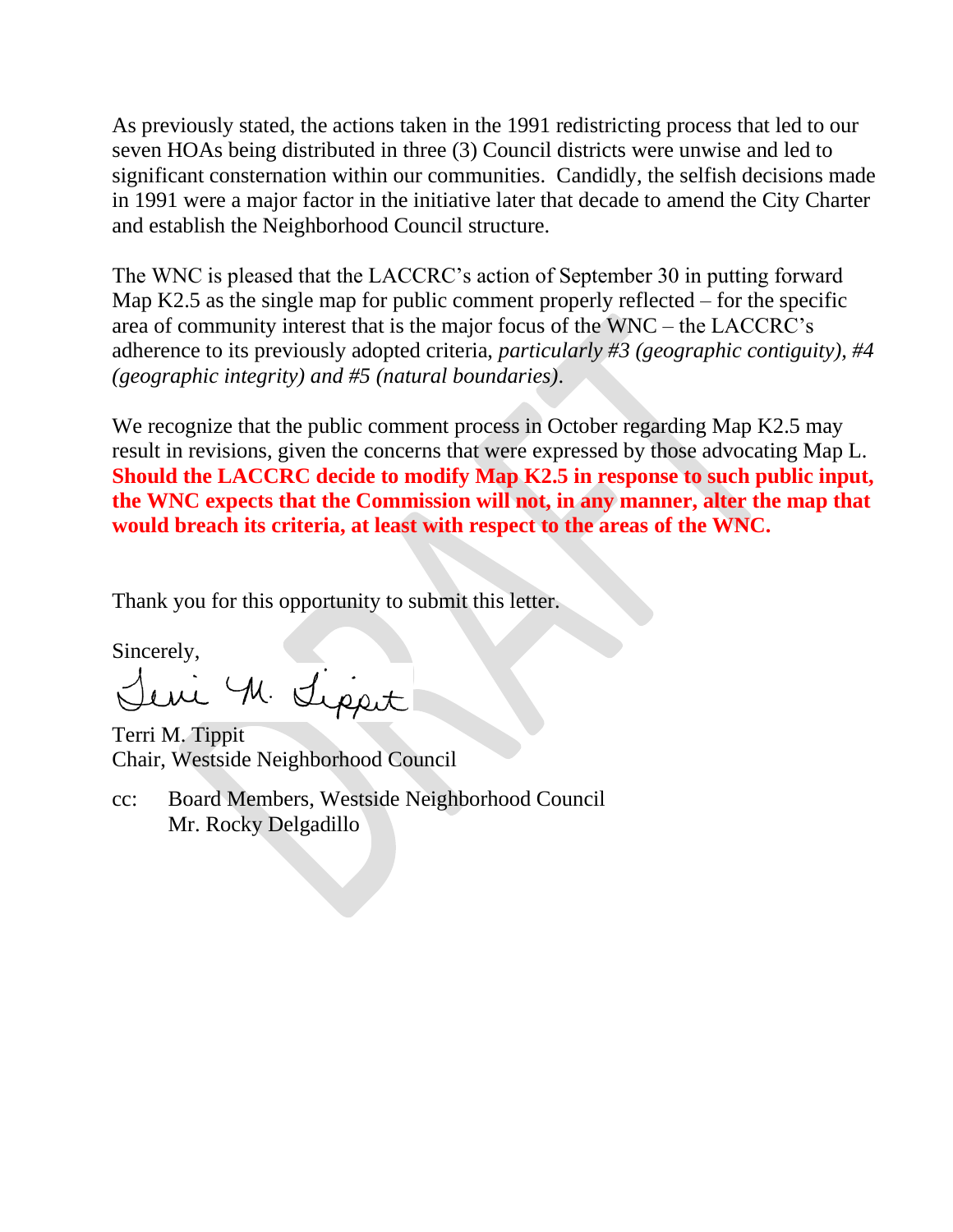



**OFFICERS**

Terri Tippit, Chair Lisa Morocco, Vice-Chair Shannon Burns, Treasurer Jane Wishon, Parliamentarian

#### **BOARD MEMBERS**

Barbara Broide Kim Christensen Vicki Curry Joanne Dorfman Caryn Friedman Karriann Hinds Jeff Hronek Mary Kusnic Jose Lustre Jr. Sean McMillan Joseph Roth Louis Schillace Mark Sedlander Mary Williams Jae Wu

July 12, 2021

City of Los Angeles City Council Redistricting Commission 200 N. Spring Street Room 275 Los Angeles, CA 90012

ATTN: Frank Cardenas, Executive Director

The attached letter and materials are respectfully submitted by the Westside Neighborhood Council (WNC), as authorized by the WNC Board at its meeting of July 8, 2021.

For the information of the Commission, background information about the WNC is included as an attachment to this letter.

Sincerely,

M. Lippet

Terri M. Tippit Chair

cc: Board Members, WNC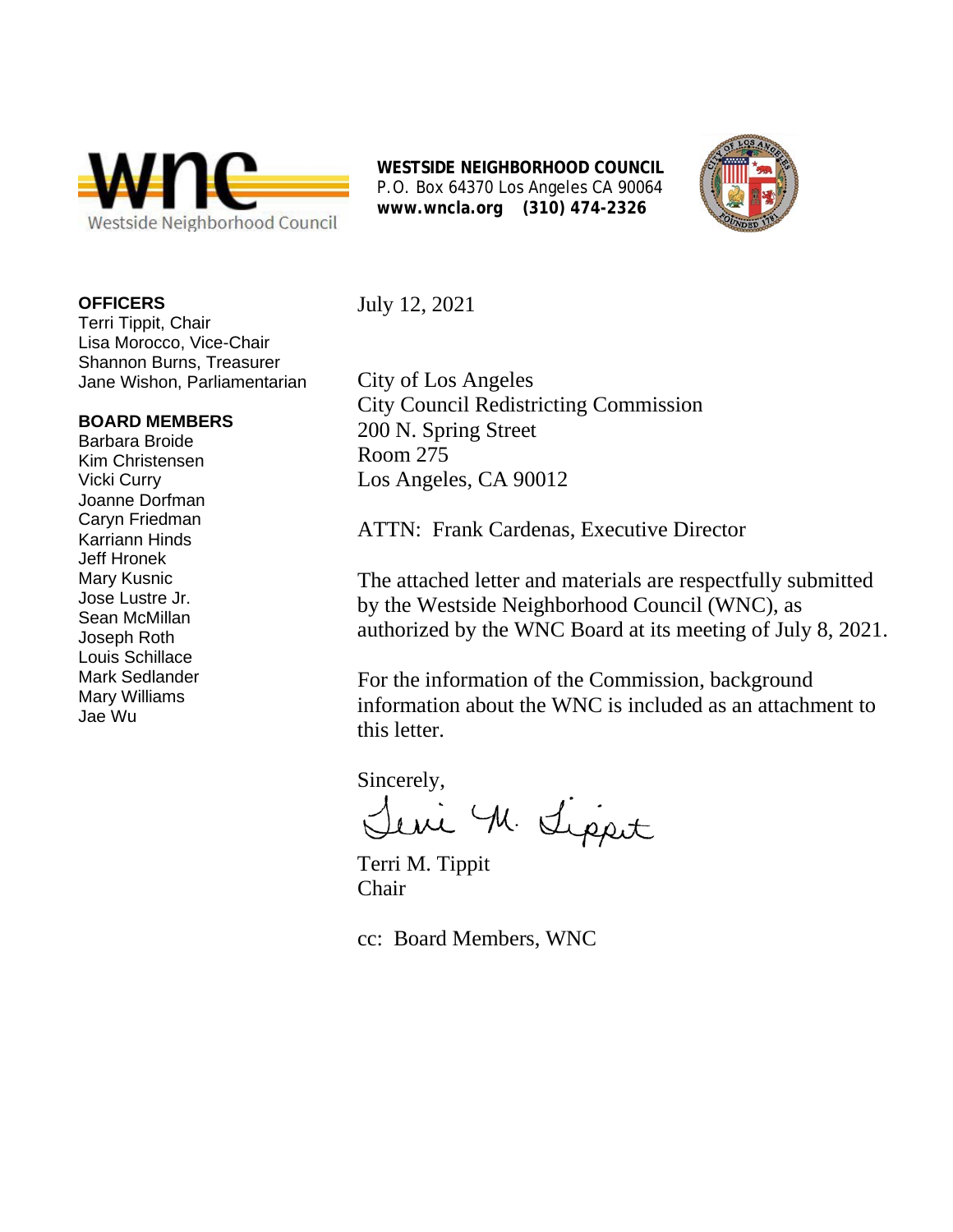

July 12, 2021

# **CITY OF LOS ANGELES CITY COUNCIL REDISTRICTING COMMISSION**

200 N. Spring Street Room 275 Los Angeles, CA 90012

#### **ATTN: Fred Ali, Chair ATTN: Frank Cardenas, Executive Director**

This letter is respectfully submitted by the Westside Neighborhood Council  $(WNC)^1$  $(WNC)^1$ , pursuant to a motion (attached) that was adopted by the WNC at its meeting of July 8, 2021. In addition to this letter, a WNC representative will provide formal public comment at one or more of the public hearings being scheduled by the City of Los Angeles City Council Redistricting Commission (LACCRC) and listed on the LACCRC website<sup>[2](#page-4-1)</sup>.

The background regarding the boundaries and composition of the Westside Neighborhood Council is provided in the attachment.

It is acknowledged that this letter is being submitted prior to the release of U.S. Census data that will provide the statistical data that will inform the larger city-wide issues to be evaluated by the LACCRC. Nonetheless, this letter is intended to familiarize the LACCRC with: (1) the request; and (2) suggestions of the WNC as you begin that evaluation process and, subsequently, develop the proposed new map boundaries for the city council districts for the next decade. The WNC will, of course, provide additional thoughts once those proposed boundaries have been released to the public for comments.

Please also know that, in approving the action for the submittal of this letter, the WNC was informed by the comprehensive and thoughtful letter dated December 17,

<span id="page-4-0"></span><sup>1</sup> [http://wncla.org](http://wncla.org/)

<span id="page-4-1"></span><sup>2</sup> http://redistricting2021.lacity.org/LACCRC/index.html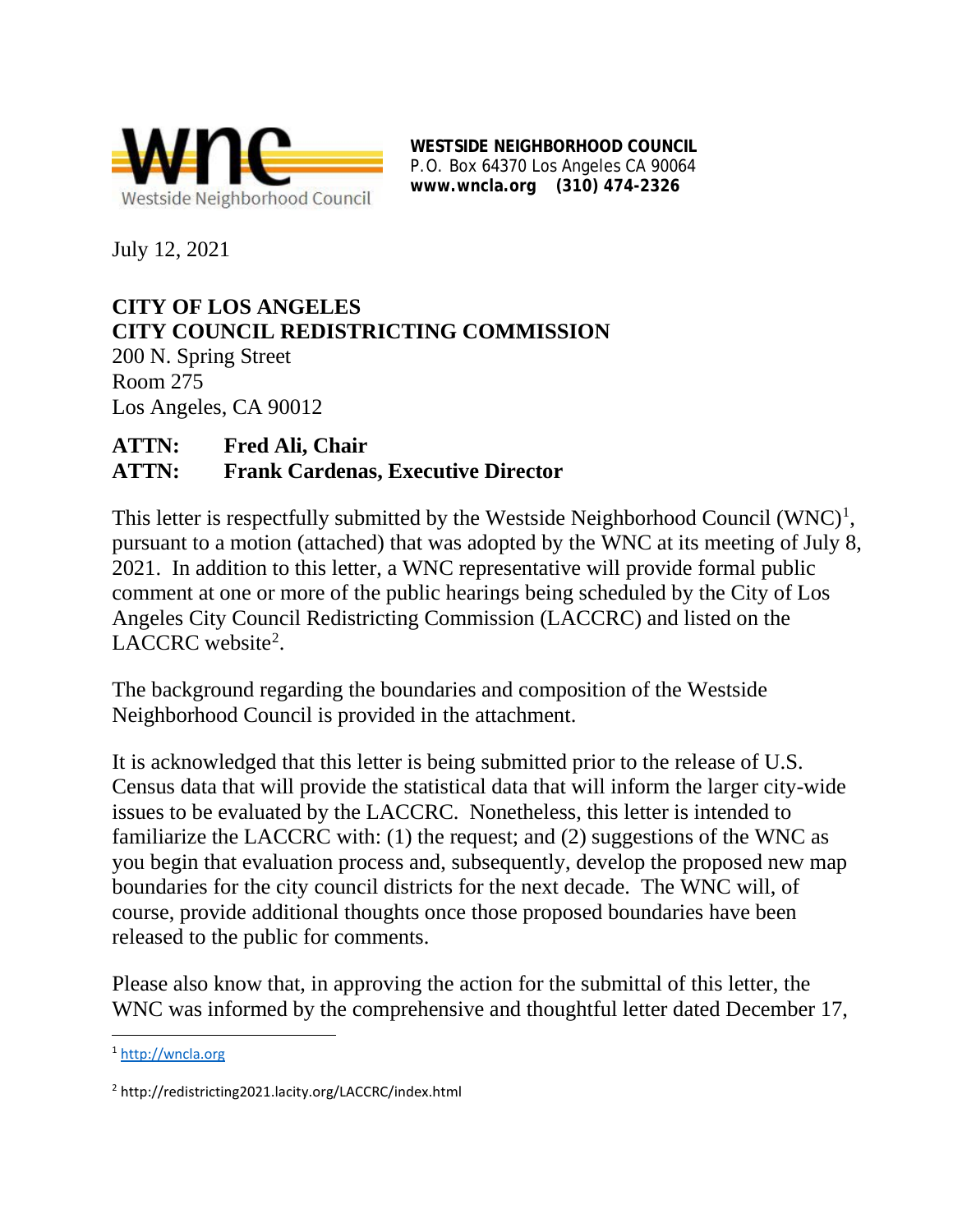2020 (and accompanying analysis) submitted to you by the Sherman Oaks Homeowners Association (SOHA)and posted on your website.<sup>[3](#page-5-0)</sup> Since that letter discussed the proposed redistricting of the current Council District 5, comments from the WNC about the suggestions in that letter are appropriate.

## **LACCRC PURPOSE AND CRITERIA**

The stated purpose and criteria adopted by the LACCRC and posted on the LACCRC website are integral to the WNC statements set forth later in this letter. The three (3) criteria of specific interest to the WNC are highlighted.

### *LACCRC Core Purpose*

*To independently draw proposed Los Angeles City Council District boundaries based on census data that will allocate constituents proportionately while also accounting for the unique histories, experiences and interests of communities, such that those interests will have the highest probability of being served by elected representatives and the City of Los Angeles.*

### *LACCRC Criteria*

- *1. Each district shall be substantially equal in total population to the other districts.*
- *2. Districts shall comply with the Federal Voting Rights Act of 1965.*
- *3. Districts shall be geographically contiguous.*
- *4. The geographic integrity of neighborhoods and communities of interest shall be kept intact to the extent feasible.*
- *5. Districts shall be drawn utilizing natural boundaries and streets and to encourage geographic compactness to the extent feasible.*
- *6. Besides the above criteria, districts shall not be drawn for purposes of favoring or discriminating against an incumbent, political candidate, or political party.*

<span id="page-5-0"></span><sup>&</sup>lt;sup>3</sup> (https://ens.lacity.org/cla/agendamaterial/claagendamaterial3222146354\_12182020.pdf).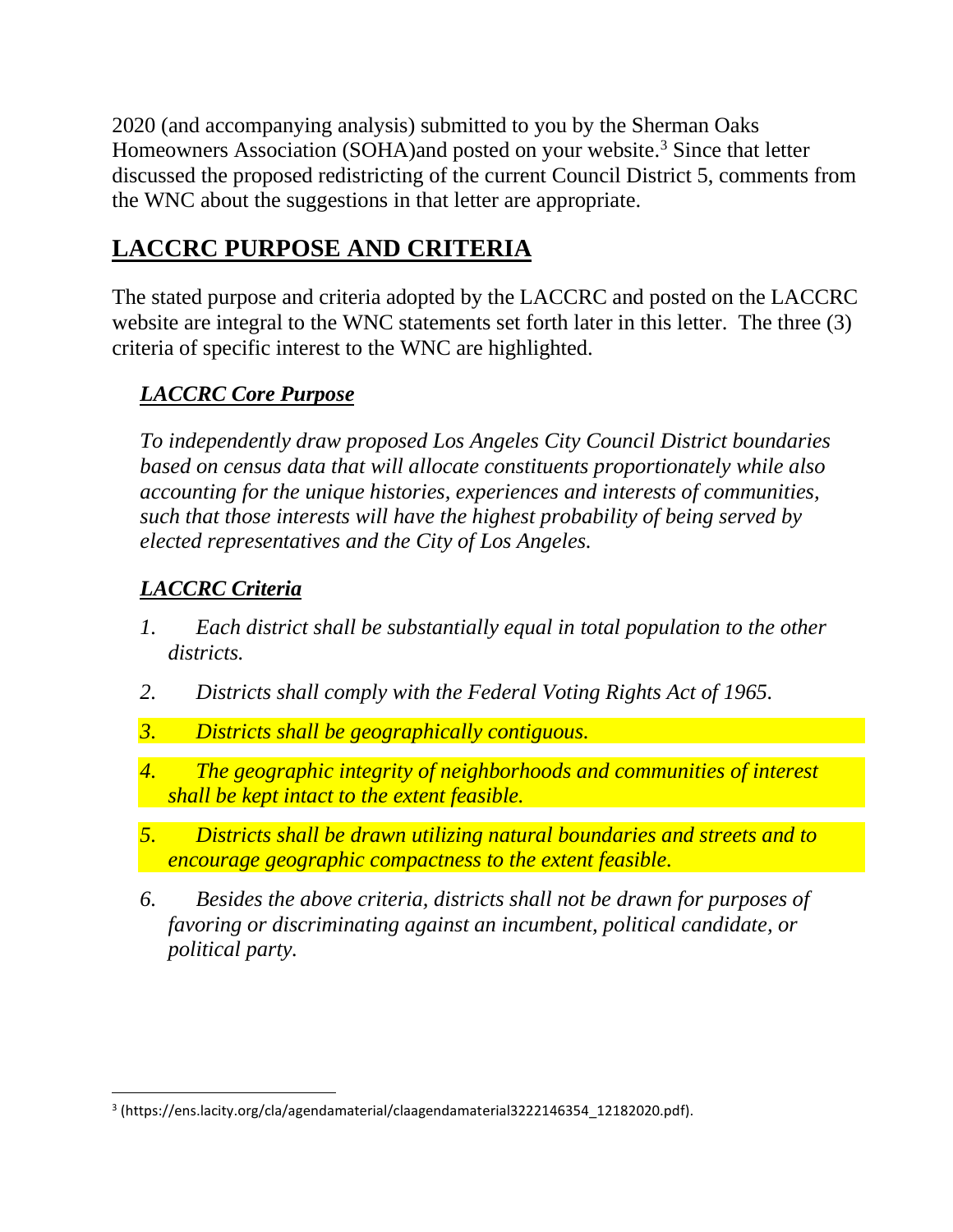### **WNC REQUEST—PRIORITY**

**The priority request of the WNC is that the historical practice, i.e., that the entirety of the WNC neighborhood/business areas (see attachment) are all located within the same City Council district, be continued for the redistricting decision to be based on the 2020 census. This request is consistent with criteria # 3, # 4 and # 5 above.**

Referring to the historical maps available on the LACCRC website:

- The redistricting decisions made after the **1970 census** and the **1980 census** placed the entirety of the communities that now form the WNC within Council District 5, with Sepulveda Blvd. as a western boundary.
- The redistricting decision made after the **1990 census** divided our communities[.4](#page-6-0) A significant portion of our community was removed from Council District 5. Instead, a small portion was located within Council District 11 (paired with the communities of Westdale, Sawtelle, Brentwood and Pacific Palisades) and a larger portion was located within Council District 6 (paired with the Palms, Mar Vista and Westchester communities to the south and southwest). The Westwood, Rancho Park and Cheviot Hill communities continued to be part of Council District 5. Those of us who lived in these communities in the 1990s remember well the periodic frustration faced when pursuing common interests with three (3) different City Council representatives and office staffs.
- The redistricting decision made after the **2000 census, concurrent with the formation of the WNC,** once again unified the entire WNC area, all within CD 5.
- The redistricting decision made after the **2010 census** continued the unification of the entire WNC area, all within CD 5. The current City Council district map is included with this letter as attachment # 3, with the WNC area outlined in **RED**.

The placement of the entire WNC area within the same Council district is not only consistent with criteria # 3, # 4 and # 5 but also with the decisions made after the 2000 census that recognized the unity of interests served by the single WNC. The historical fact is that the core sections of the WNC area were established in the

<span id="page-6-0"></span><sup>4</sup> See: http://redistricting2021.lacity.org/LACCRC/maps/CD1993.pdf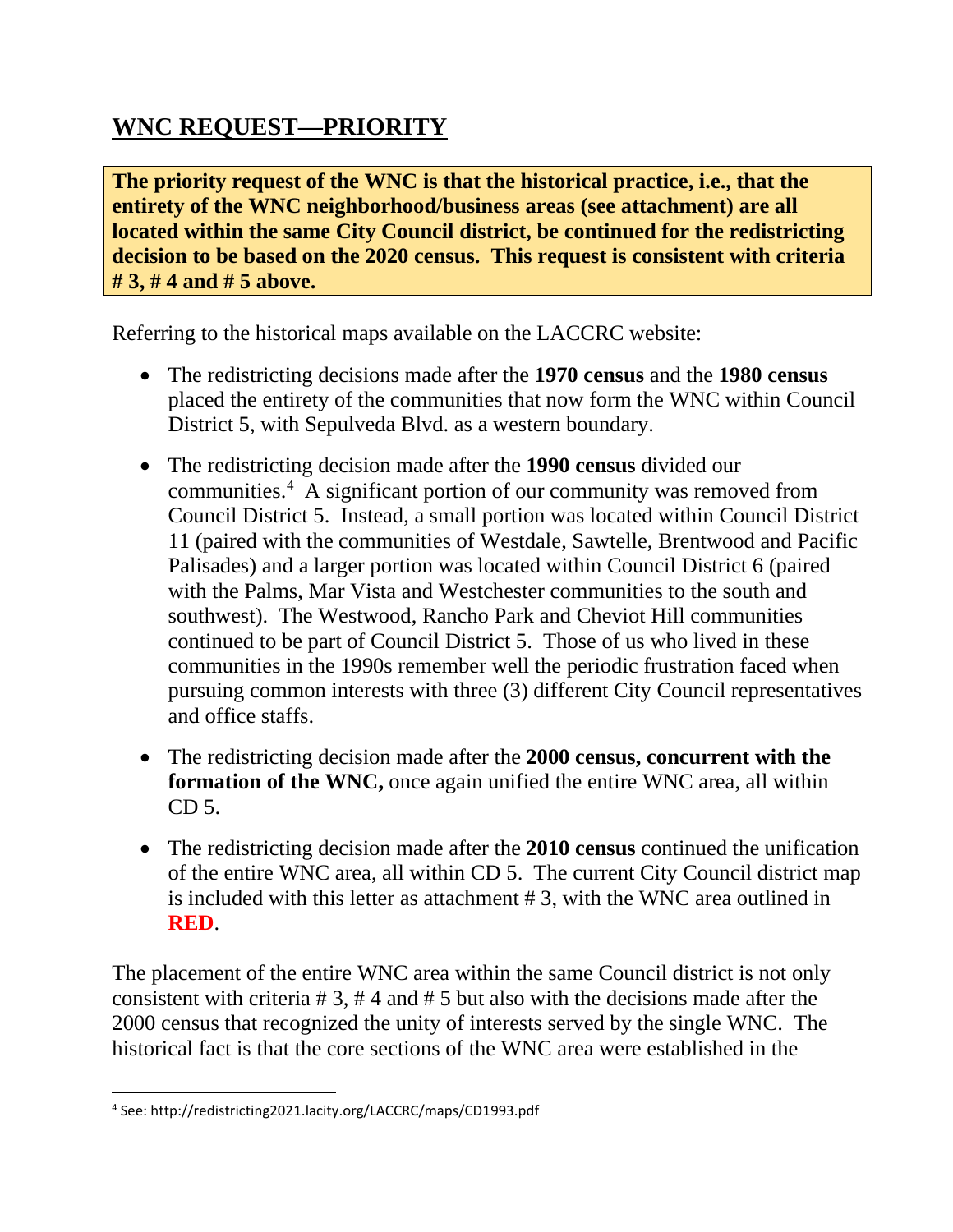1920s-1940s period as the anchor to the north – UCLA – began its evolution. Many of the residents in the WNC area have had direct connections to UCLA (as faculty, staff and alumni/ae). Due to that common bond, the WNC area is known for having a cohesive and holistic approach to its common interests -- economic, commercial, cultural, educational and more. Consequently, placing all of the WNC area in the same council district would be fully consistent with criteria # 4.

### **WNC OBSERVATION – OVERALL REDISTRICTING**

The WNC acknowledges the enormity of the task assigned to the LACCRC to decide upon the boundary lines for 15 Council Districts to serve a citywide population of more than 4.0 million, with an approximate allocation of perhaps 275,000 residents per council district.

Having reviewed the aforementioned letter of December 17, 2020 to the LACCRC from the Sherman Oaks Homeowners Association, the WNC agrees fully that the interests of our neighbors in that region of the City of Los Angeles deserve significant changes from the redistricting decisions made after the 2010 census that, for the SOHA, unfortunately mirrored the unkind decisions made for our communities after the 1990 census, as described above.

The SOHOA letter also suggests a continuation of interests, particularly transportation-related concerns, between it and the communities immediately south of the Santa Monica Mountains.

The WNC acknowledges the importance of these transportation-related concerns but the WNC also believes that the LACCRC should look at the entirety and similarity of the concerns facing our westside communities, including the communities of West Los Angeles, Westdale, Sawtelle, Brentwood, Pacific Palisades as well as Westwood/North Westwood, Holmby Hills and Bel-Air. A single City Council district being established to serve as an umbrella of these communities may be a more logical approach, with our neighbors north of the Santa Monica Mountains being served by a separate council district located completely north of Mulholland Drive. This sentiment, in our opinion, would fulfill criteria # 4 and # 5 above.

Specifically, the WNC believes that the Santa Monica Mountains and Mulholland Drive provide a natural northern boundary, consistent with your criteria # 5 above. The coupling of the entire WNC area with the Westwood/North Westwood areas in one district would also recognize the historical fact that these areas have evolved together during the past nine decades.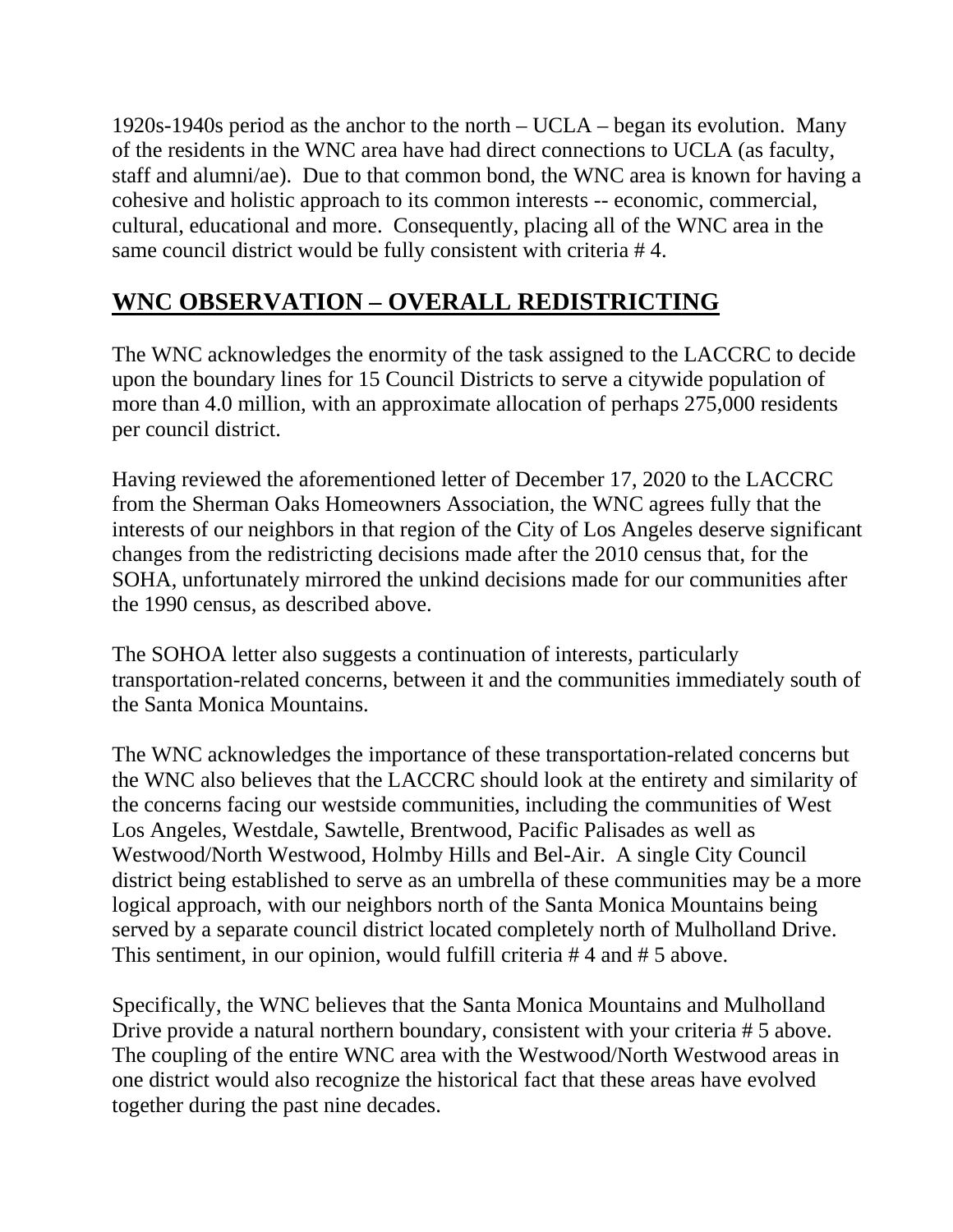The southern boundary of the district could be the southern boundary of the WNC (National Blvd./Santa Monica Freeway) instead of the current southern boundary of Venice Blvd. (city limit with Culver City).

At the same time, one might debate whether the communities of Westchester, Mar Vista, and Palms might find more commonality of interest with communities further east. Certainly, differing views are likely to ensue regarding the specific streets for boundary lines, particularly once the population statistics and demographic factors are applied to your efforts.

\*\*\*\*\*\*\*\*\*\*\*\*\*\*\*

As noted earlier, this letter is being submitted prior to the availability of U.S. census data that will be integral to the LACCRC discussions. We look forward to having the opportunity in the future to provide further comments once that the population and mapping datasets are publicly available and, further, once proposed boundaries have been suggested by the LACCRC for the council districts.

Thank you for this opportunity to submit this letter.

Sincerely,<br>Sini M. Sipport

Terri M. Tippit Chair, Westside Neighborhood Council

cc: Board Members, Westside Neighborhood Council

**Attachments (3):** WNC Motion of July 8, 2021 WNC Background/Description Current Los Angeles City Council District Map / Outline of WNC Area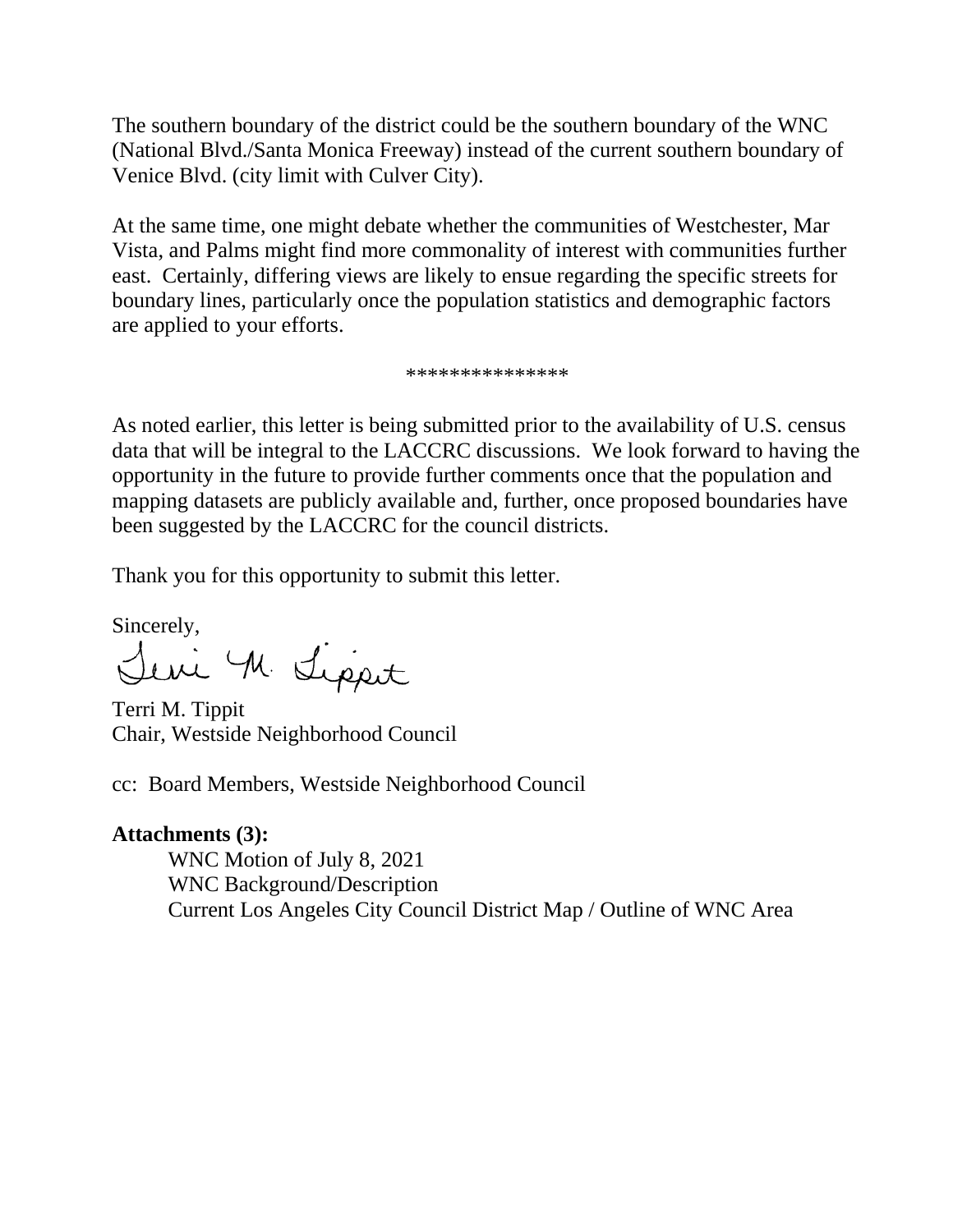



# **MOTION REGARDING REDISTRICTING**

**WHEREAS** four different public entities are currently engaged in redistricting efforts following the completion of the 2020 U.S. Census;

**WHEREAS** the **Los Angeles City Council Redistricting Commission** is considering new boundaries for the 15 City Council districts;

**WHEREAS** the **Los Angeles Unified School District Redistricting Commission** is considering new boundaries for the seven (7) districts of the Los Angeles Unified School system;

**WHEREAS** the **Los Angeles County Citizens Redistricting Commission** is considering new boundaries for the five (5) County supervisorial districts; and

**WHEREAS** the **California Citizens Redistricting Commission** is considering new boundaries for: (a) the 50+ U.S. House of Representative districts in California; (b) the 40 California State Senate districts; (c) the 80 California State Assembly districts; and (d) the four (4) California State Board of Equalization districts.

**BE IT RESOLVED THAT the Westside Neighborhood Council** hereby approves the following motion in regard to these efforts:

1. THAT the highest priority request to be submitted by the Westside Neighborhood Council to each of the aforementioned entities is that the entirety of each and every residential neighborhood and business area within the Westside Neighborhood Council should be assigned on an integrated basis to the same, i.e., single, district, with no subdivision of any portion of the Westside Neighborhood Council between two or more districts being considered by the entity;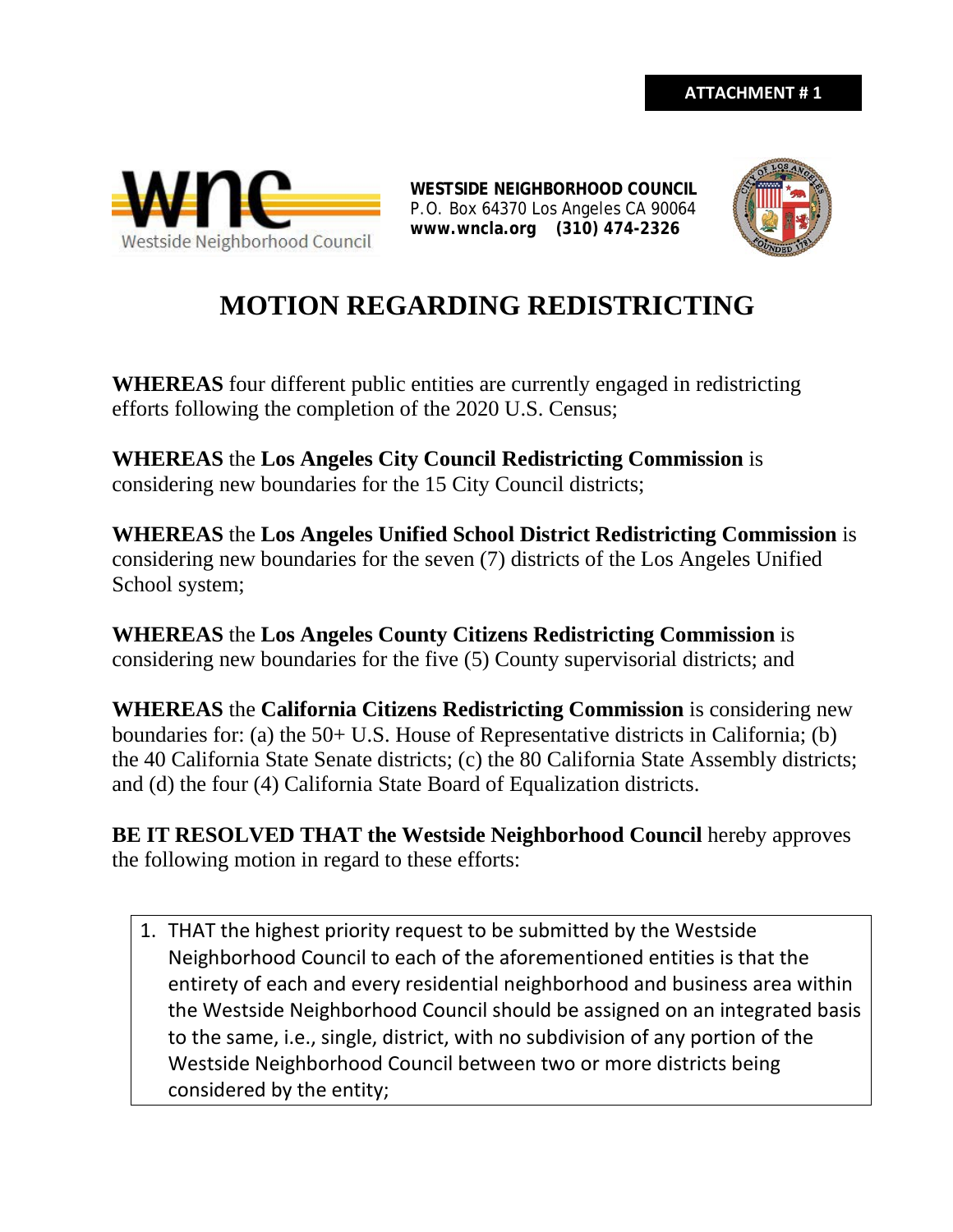- 2. THAT an additional priority of the Westside Neighborhood Council be also to request that each entity, in its deliberations regarding boundaries to be established, consider the common interests of the area covered by the Westside Neighborhood Council with other neighborhoods to the north, including Westwood/North Westwood, Westwood Village, Bel-Air and Holmby Hills, as well as the neighborhoods located to the west, including, but not necessarily limited to, the Westside Village/Westdale/West Los Angeles, Sawtelle, Brentwood and Pacific Palisades communities;
- 3. THAT each of the four redistricting entities listed above be asked, in its deliberation regarding boundaries, to recognize the importance of maintaining a cohesive and holistic approach for the common interests – economic, commercial, cultural, educational -- of the aforementioned communities, acknowledging that these communities have in large part been influenced by the faculty, staff, students and alumni/ae of UCLA (and their families) wishing to live in close proximity to the Westwood campus since its opening in 1929; and
- 4. THAT the Chair of the Westside Neighborhood Council be authorized to: (a) transmit this motion, together with a specific description of the residential communities and business areas that comprise the Westside Neighborhood Council, to each of the forementioned redistricting entities by formal communication; and (b) provide additional public comment on behalf of the Westside Neighborhood Council at any public outreach session or public comment meeting conducted by any or all of such entities.

### **APPROVED AND ADOPTED by the Westside Neighborhood Council at its regular meeting of July 8, 2021.**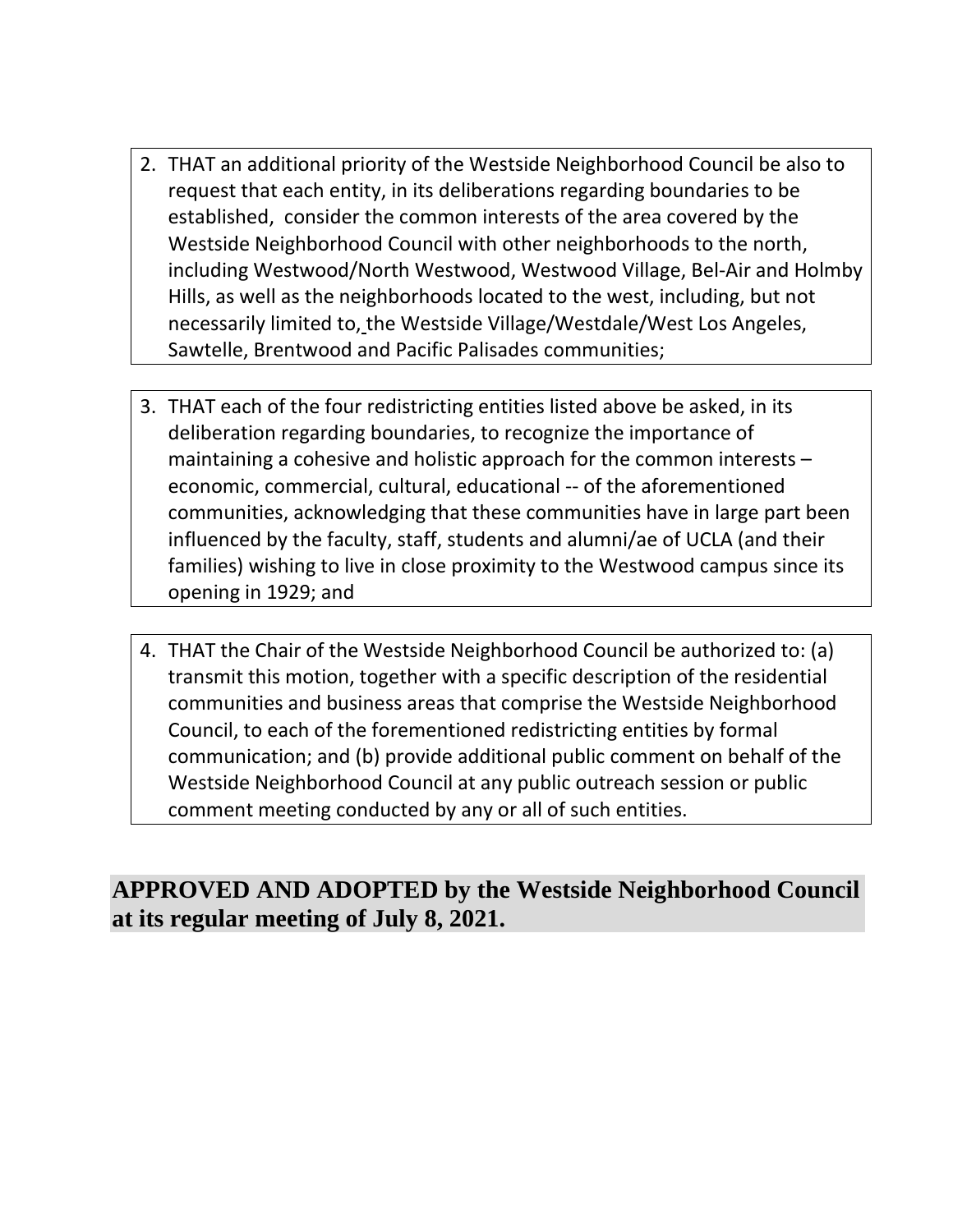# **Background re The Westside Neighborhood Council**

The Westside Neighborhood Council is a City of Los Angeles Neighborhood Council established pursuant to City of Los Angeles Charter Measure 1 that was approved in the City election of June 1999. The most recent bylaws for the WNC were approved on February 2, 2021.

The boundaries of the WNC are defined in Section 1 of the bylaws:

- I. **NORTH** by Santa Monica Boulevard;
- II. **EAST** by a border including the properties fronting on the eastern side Century Park East from Santa Monica Boulevard to Pico Boulevard then westerly along Pico Boulevard then southerly along Motor Avenue then along Monte Mar Drive southeasterly then southerly along Anchor Avenue extending past Anchor Avenue's cul-de-sac to connect with Club Drive until Club Drive connects with National Boulevard;
- III. **SOUTH** by a border of National Boulevard extending from the San Diego Freeway (405) to Overland Boulevard, then southerly along Overland Boulevard to the Santa Monica Freeway (10), then easterly along the Santa Monica Freeway (10) to the National Boulevard exit; and
- IV. **WEST** by the San Diego Freeway (405).

The **residential** interests of households located within the WNC boundaries are represented by WNC seats filled by representatives of the following seven (7) homeowner associations, approximately shown on the first of the two attached City of Los Angeles maps:

#### **North of Pico Blvd:**

- 1. Westwood South of Santa Monica Blvd. HOA (WNC seats 7, 18)
- 2. Overland Avenue Community HOA (WNC seats 7,18)
- 3. Century Glen HOA (WNC seat 10)
- 4. Century City Residential areas (WNC seat 11)

#### **South of Pico Blvd.:**

- 1. West of Westwood HOA (WNC seat 8)
- 2. Westwood Gardens Civic Association (WNC seat 9)
- 3. Cheviot Hills HOA (WNC seat 12)
- 4. California Country Club Homes Association HOA (WNC seat 13)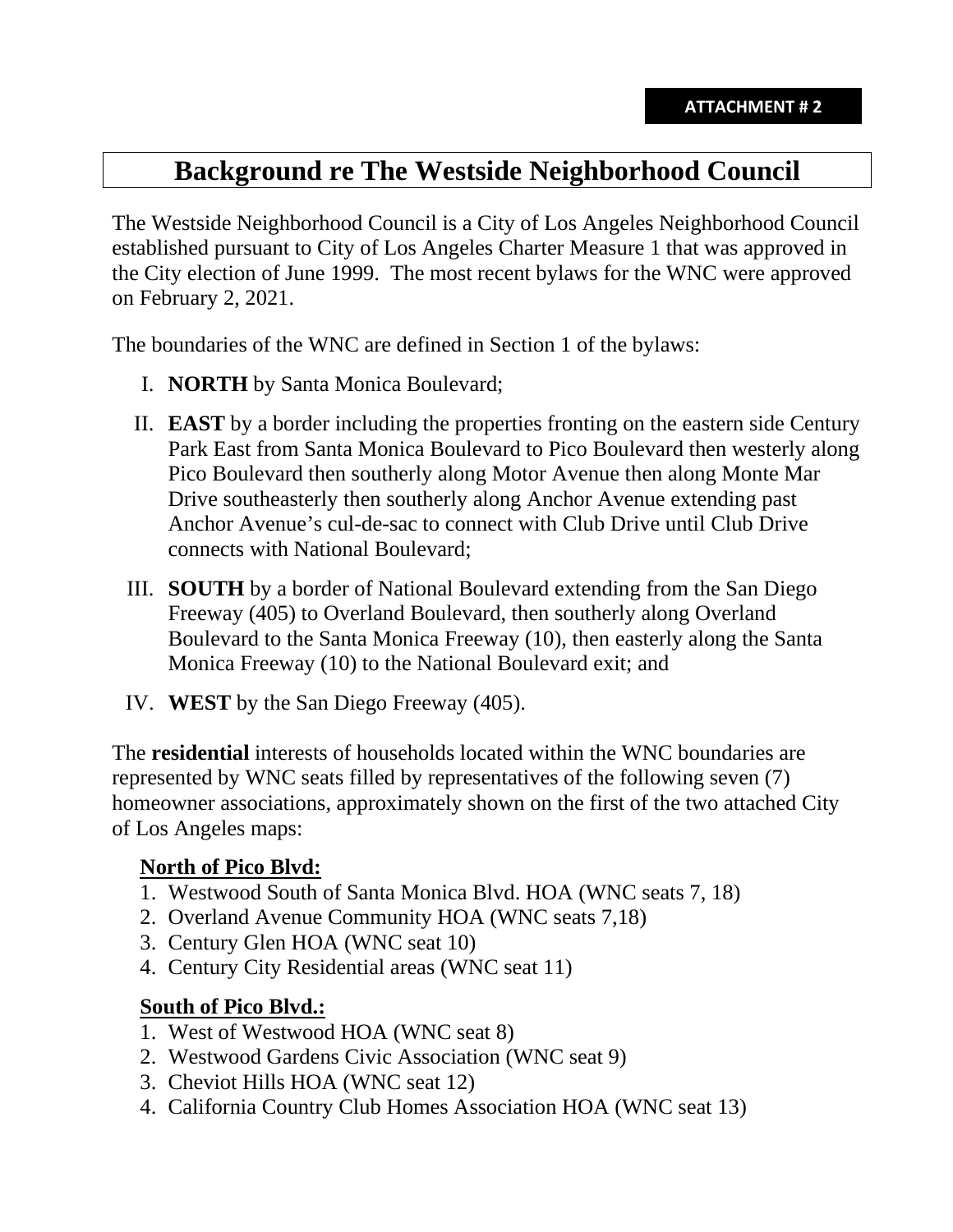The interests of **for-profit business** entities located within the WNC boundaries are represented by seven WNC seats filled by representatives from the areas shown on the second of the two attached maps (WNC seats 1, 2, 3, 4, 5, 6, 19).

The interests of **non-profit and other entities** located within the WNC boundaries are represented by four WNC seats filled by representatives appointed by local religious institutions (WNC seat 14), schools (WNC seat 15), other non-profit organizations (WNC seat 16) and at-large concerns (WNC seat 17).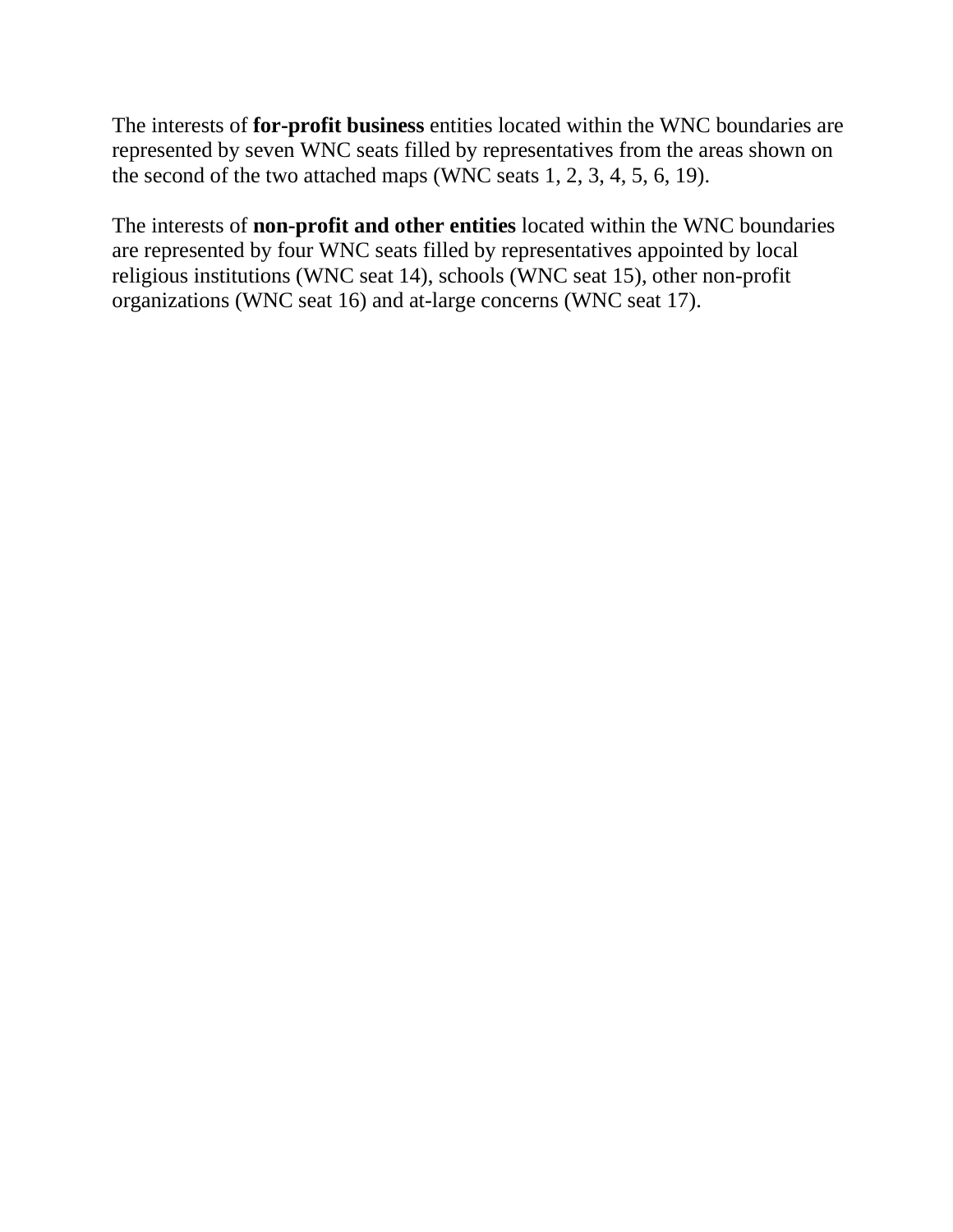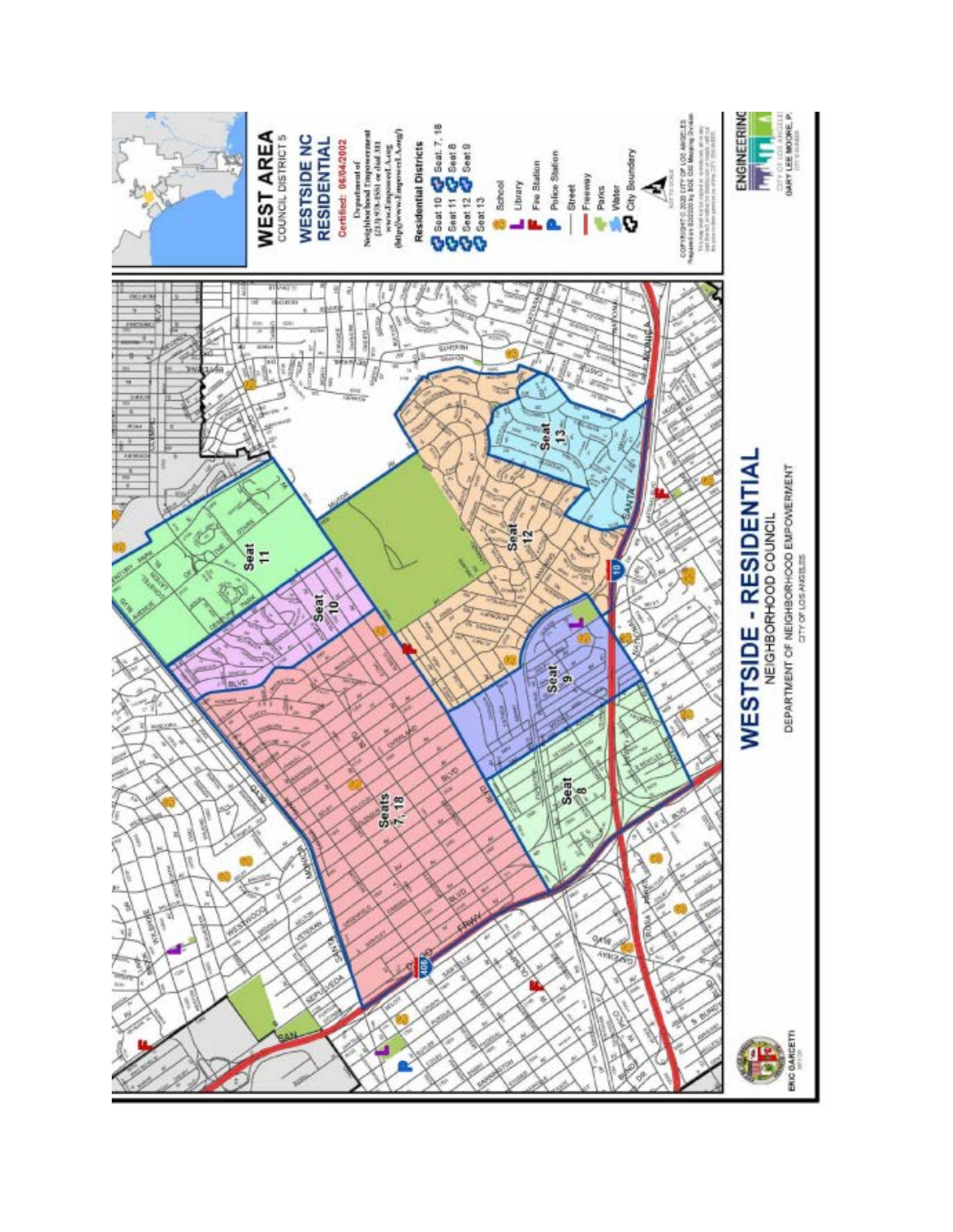